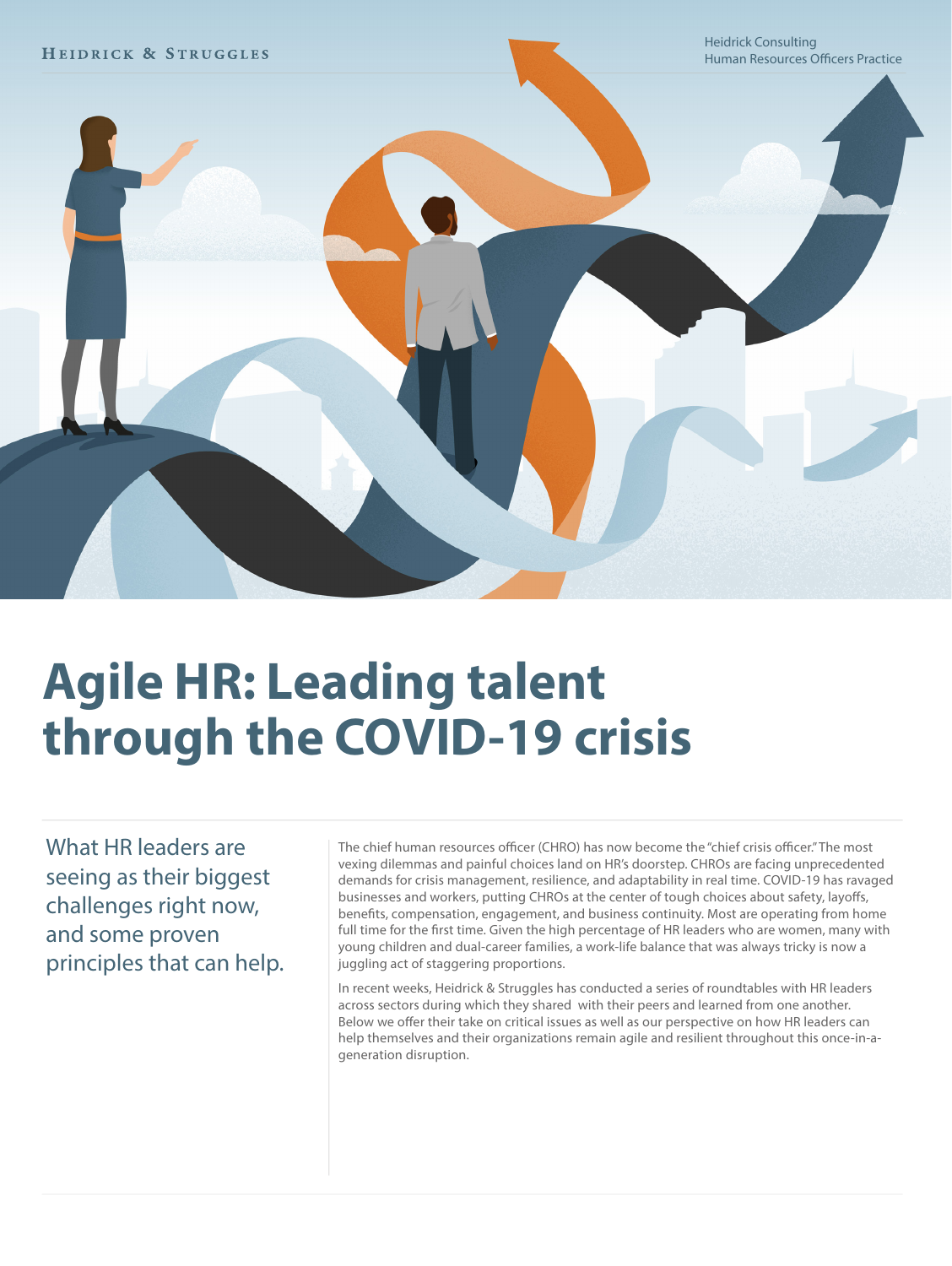#### **What we are hearing**

There are no easy answers or precedents in this pandemic, yet CEOs and C-suite leaders are looking to CHROs to solve problems such as keeping frontline essential workers safe, pivoting an entire workforce to be able to work productively from home, and managing large-scale virtual layoffs or furloughs while trying to protect health benefits.

Almost every HR policy and practice has been affected by this crisis. CHROs are shelving pre– COVID-19 priorities as they grapple with immediate needs. The shift to working from home for huge swaths of the workforce is just one example of a complete shift in priorities for many companies. One CHRO spoke for many, noting that CEOs have opposed and resisted prior requests for flexible work arrangements. As a result, many companies were ill prepared for their entire workforce now being home; it took this particular company two weeks to set up for business continuity. Another area of concern for CHROs in industries in which frontline leaders have been empowered to make many decisions is managing new decision-making processes. That's because, in response to the crisis, more decisions in areas such as staffing rules have to be made and implemented quickly from the top down.

Another crucial area in which HR leaders are being called on is communication: what to say about ill employees, what to say if leaders become ill, and how to communicate with the entire organization effectively and meaningfully. Most are using every method they can, from town halls to video messages to emails and texts; a few have found they're overcommunicating, and some are encouraging managers to end calls early to ensure everyone can take a break. In every case, what to say and how to say it have become more difficult and urgent decisions than ever before.

Experienced CHROs say this has been the most stressful time they have experienced, even more so than the global financial crisis, the September 11 attacks, or the dot-com bust. They are trying to help their teams cope, as every HR leader is now a COVID-19 responder. There are high levels of burnout and stress on their teams and among the executives they support. One HR leader is coordinating three regional calls a week with an organizational psychologist to talk about stress for executives across functions.

Their view can be summed up as: "The biggest challenge we are facing in our workforce is the anxiety level. Being away from the office and colleagues is hard, but not knowing what is coming next in terms of health, economy, and return to work creates ambiguity and uncertainty that are hard to manage." HR leaders must be out front in terms of communication, engagement, and caretaking while ensuring that senior leaders stay connected and supportive.

HR leaders must be out front in terms of communication, engagement, and caretaking while ensuring that senior leaders stay connected and supportive.

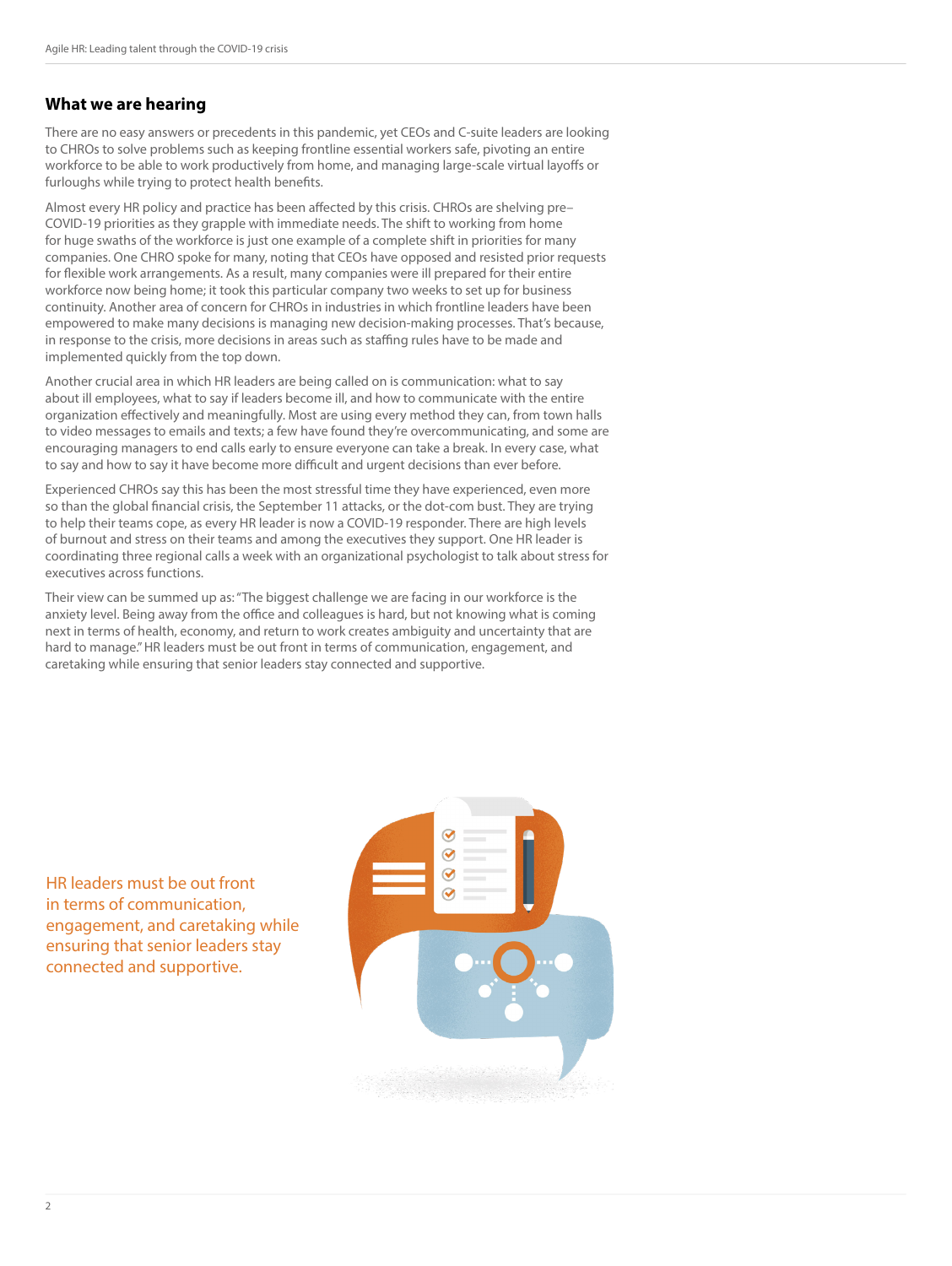### **Building HR's agility**

The COVID-19 crisis is demanding HR leaders be more agile than ever. But how? We define agility in terms of resilience, adaptability, learning, and foresight.<sup>1</sup>



**Resilience: Bouncing back, staying connected, and remaining healthy** 

It would be difficult to find a comparable crisis that has tested the resilience of HR leaders across the globe as this one has. This crisis, however, also provides an opportunity for HR executives to lead the way in building resilience that will help them and their organizations transcend these difficult times. To build and sustain resilience through this crisis, HR leaders should take the following actions.

*Mind their leadership shadow.* HR leaders must stay visible and positive, but also authentic and sincere, as many colleagues are looking to them for cues during this uncertain time. HR leaders equip other leaders to cope and ensure that they have what they need to support their teams, especially those working remotely for the first time or those whose jobs have suddenly become dangerous.

*Lead with purpose.* Reinforce the company's mission and higher calling. If the organization has not aligned on a clear purpose, it will benefit from finding one in the crisis; leaders at organizations with a clear purpose make better decisions and have more engaged employees.<sup>2</sup> This is a time when an organization's culture and values shine through. Connect emergency actions to a larger social purpose, whether that purpose is the role of the company's products or services in meeting essential needs or highlighting compassion for employees with a focus on wellness as well as basic safety.

*Overcommunicate.* Conduct frequent community calls and town halls to hear questions, concerns, and suggestions. Be transparent but not alarmist—strike a balance. Host open forums for live feedback, and widely share the most prevalent questions and comments. Determine the best media, but keep information flowing via multiple channels. For one CHRO, for example, this means communicating using email, Slack, LinkedIn, and the company's intranet.

*Promote people-centered leadership.* Acknowledge and address anxiety and stress personally and with HR team members, taking steps to reframe thinking and replenish energy. One CHRO uses a stress-management app; others promote their hotlines, employee assistance programs, virtual counseling sessions for employees and their family members, meditation, and other resources to address health and emotional concerns. Encourage managers to end calls early so people can get up, stretch their legs, and breathe. Suggest employees go outside and take breaks to replenish energy and de-stress. Create space for personal sharing.

*Take accountability.* HR leaders must own the moment—the soft touches as well as the tough decisions. One CHRO, for example, proposed staggered reentry plans for 30, 60, and 90 days, and independently brokered on-site antigen testing to minimize the risk of contagion when employees return to the office.

The crisis provides an opportunity for HR executives to lead the way in building resilience that will help them and their organizations transcend these difficult times.

1 For more on the research underlying our view of agility, see Heidrick & Struggles, "Developing leaders for the 21st century: How leaders can mobilize, execute, and transform with agility," February 8, 2018, heidrick.com.

2 For more on the role of purpose in organizational performance, see Alice Breeden, Becky Hogan, and TA Mitchell, "Bringing your organization up to speed," Heidrick & Struggles, September 12, 2019, heidrick.com.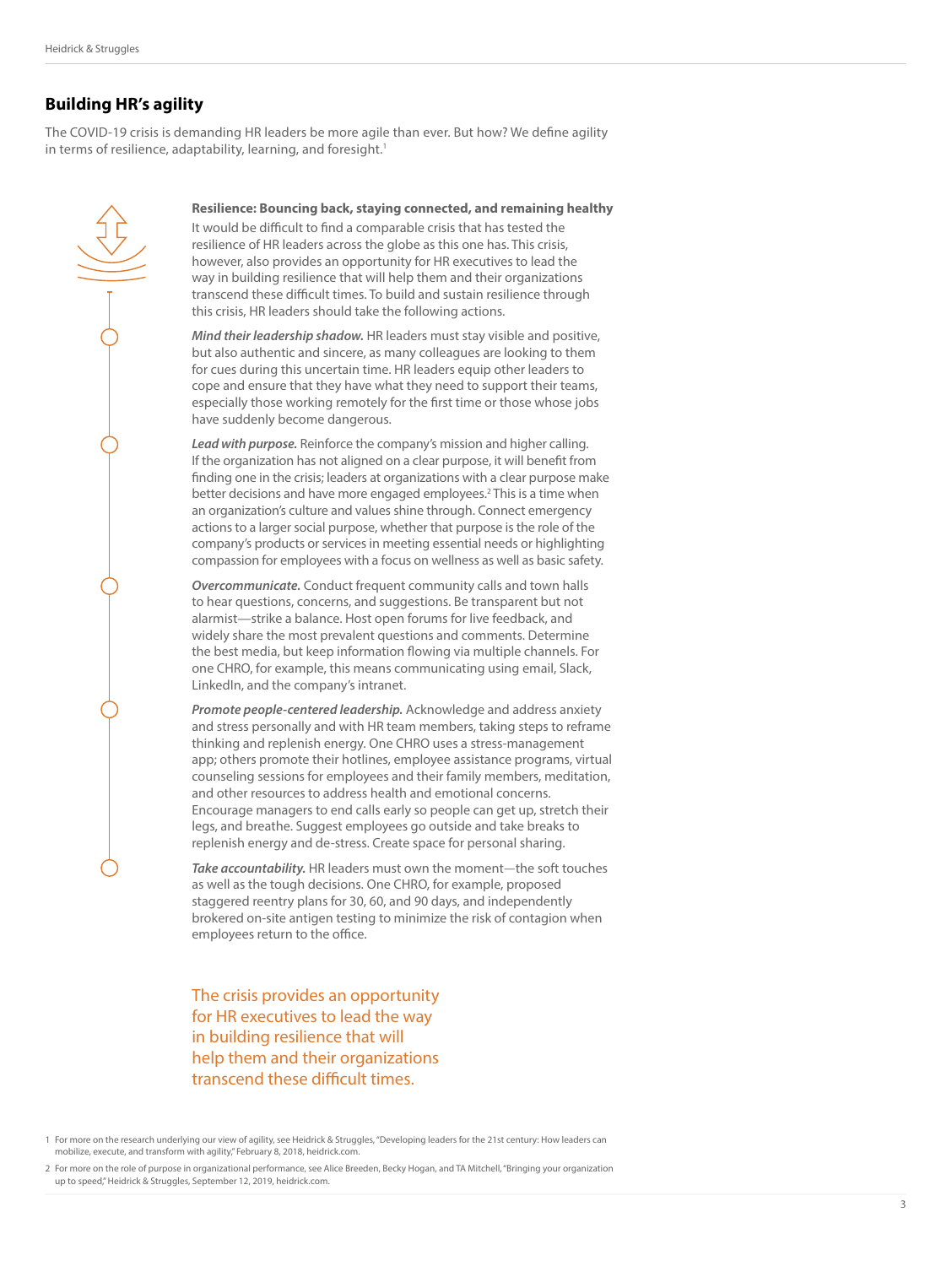#### **Adaptability: Shifting HR priorities and practices quickly**

We're already seeing that HR leaders who adapt faster are improving outcomes for their businesses, employees, and customers. For example, one CHRO referenced the adage "never let a good crisis go to waste" and devised a plan to roll out Microsoft Teams. The CHRO expected the rollout to take months due to resistance, but after just two weeks every leader had adopted the new tool, and virtual meetings have become more productive. Several steps can promote adaptability during a crisis:

*Reinvent HR practices in real time, shift the frame, and break old assumptions.* We heard creative new ways of thinking that included ensuring the continuity of subsidized health benefits for laid-off employees, adjusting enterprise-wide compensation models to cut costs while reducing layoffs, and providing new antigen testing and safety equipment for critical roles. Tactics that can be successful include deploying a devil's advocate to quickly encourage contrarian, alternative views and setting up virtual brainstorming sessions to challenge and refresh old models. Given the need for fast decisions and action, it is paramount that people feel empowered to poke holes in ideas and make suggestions without fear. Finally, CHROs are in a good position to highlight when a team is restricted by old ways of working or thinking. For example, one CHRO had to shift the thinking of peers in finance and IT about the feasibility of managing equipment return, such as laptops and phones, as a precondition for severance payment.

*Value speed over perfection.* "Don't let the perfect be the enemy of the good!" With many unknowns, HR leaders need to try promising solutions, rather than waiting for one that is bulletproof. Waiting to get the software just right and dotting all the i's and crossing all the t's has slowed healthcare systems transitioning to telemedicine, for example, but some have succeeded by bootstrapping and are now able to serve patients more effectively.

*Be accessible and learn from feedback.* To effectively adapt, HR leaders need to listen, support, coach, and empathize while being action oriented. This is not a paradox; it is a necessary balancing act. Many HR leaders expressed the need to actively seek feedback and input from employees about how they are feeling. One set up an internal site where employees can post questions and comments and where the CEO and CHRO are available for chats and daily video messages.

"Don't let the perfect be the enemy of the good!" With many unknowns, HR leaders need to try promising solutions, rather than waiting for one that is bulletproof.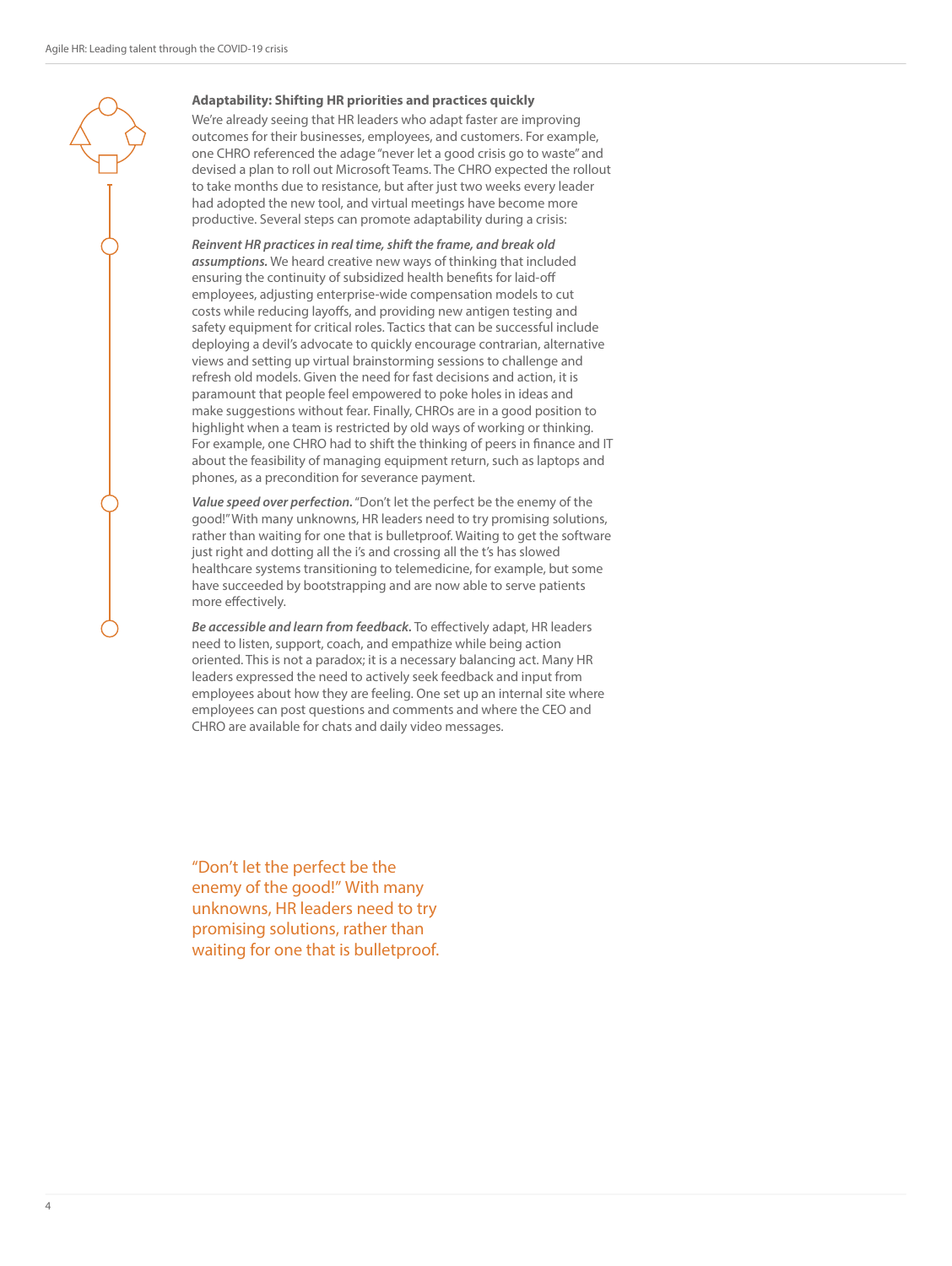#### **Learning: Staying curious in a crisis**

There is no playbook for leaders to reference during the COVID-19 pandemic and its myriad disruptions. Since many HR leaders are responsible for driving the overall workforce response to COVID-19, it is critical that they model a learning mindset and influence others to stay inquisitive and open to learning.

HR must take the lead to cultivate and model a culture of experimentation and "failing forward" to quickly learn from tough choices. This crisis can be an opportunity for HR leaders who have struggled to create learning cultures in their organizations in the past, as there may be less resistance to trial and error from execution-focused leaders. To promote learning and curiosity in a crisis, HR leaders should implement the following actions.

*Be visible, transparent, and vulnerable.* It is especially important to be forthcoming about what leaders do and do not know. Rather than putting everything on the HR team or HR leader, enlisting teams, colleagues, and HR leaders in other organizations to be thought partners in working through unfamiliar issues will help. This can also deepen working relationships and professional networks.

*Model learning in real time.* Commit to a culture of rapid-cycle iteration. If plans go wrong, get curious about what happened. Recognize and celebrate those making the effort to try new things, even if they don't succeed. Most organizations are dealing with a sudden shift to working from home. For many who have never worked from home before, this requires frequent feedback to ensure they have the necessary support. It may require several cycles of rapid learning to achieve optimal productivity. On the issue of safety, an HR leader explained how the company has continued to learn and modify safety practices for employees, including reconfiguring work areas to allow a minimum of six feet of distance as people work and move around the facility.

*Run small experiments.* Testing new approaches can lead to gains. A global consumer products company, for example, is testing job sharing for the first time ever among its executive leadership team. If it works, the company will mine the lessons learned and implement them throughout the organization.

*Conduct after-action debriefs.* For companies with operations in China, there are lessons to be learned as they reopen operations there while the rest of the world is locked down. HR can spearhead these conversations and create an environment in which people can comfortably speak up. Deliberately pull out lessons from successes and failures with rich afteraction reviews. Ask "What can we learn?" and "What more can we do?"

*Course-correct based on disconfirming evidence.* We have heard from many HR leaders who are surveying employees more frequently and monitoring intranet communities for real-time insights about how employees are doing. When new information arises that contradicts previous decisions, admit the flaw and adapt.

Commit to a culture of rapid-cycle iteration. If plans go wrong, get curious about what happened. Recognize and celebrate those making the effort to try new things, even if they don't succeed.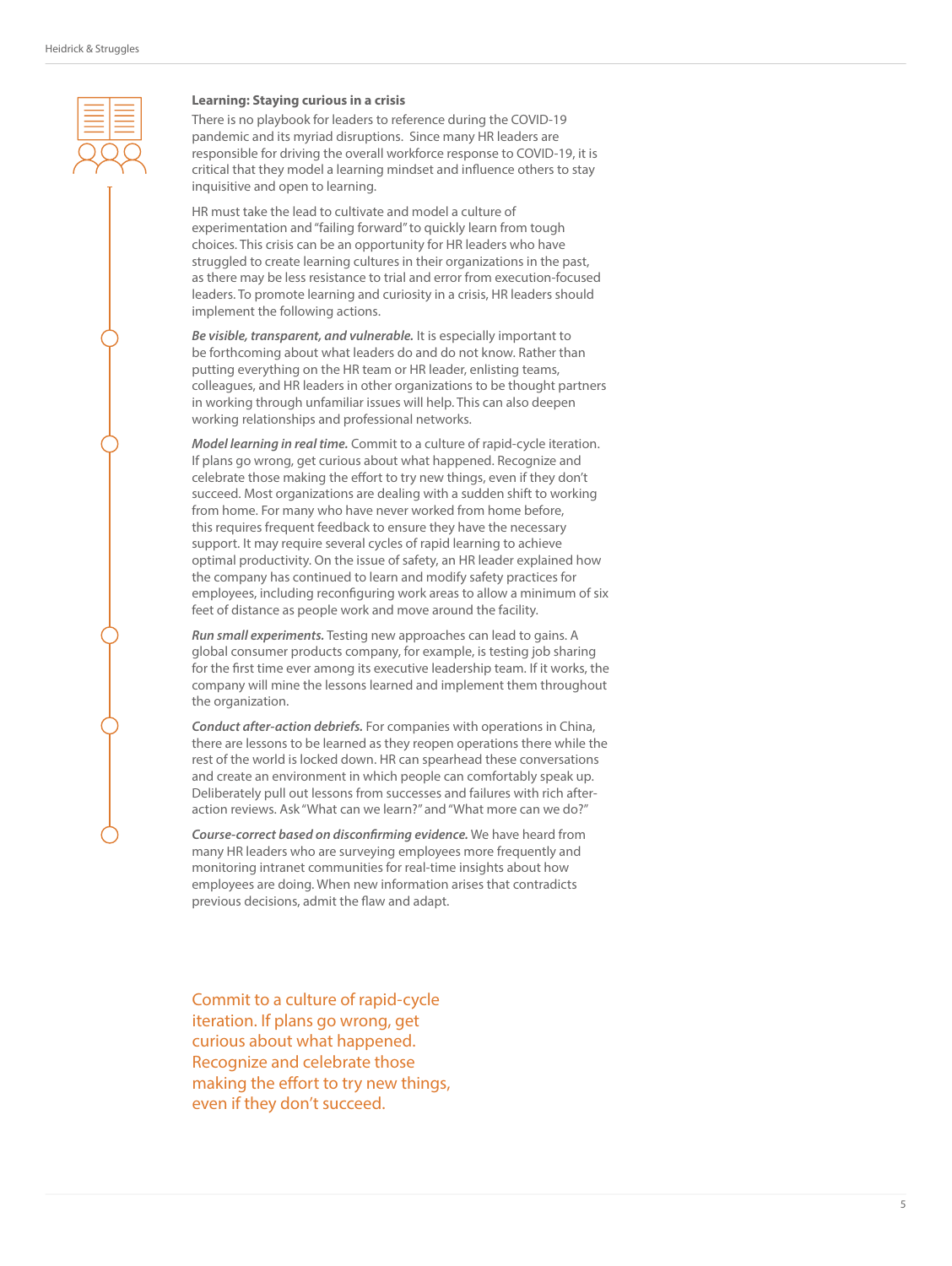#### **Foresight: Anticipating and being prepared to navigate a crisis**

A common challenge for HR leaders is remembering to look forward rather than backward. Being a top HR leader requires not just great execution but also great foresight. Although COVID-19 has thrust HR into immediate firefighting, CHROs must move beyond battlefield crisis management and prepare for when conditions change again. Companies will benefit most from making human-capital decisions that not only respond to the moment but are also future proofed for tomorrow. In past crises, too many businesses cut essential resources, compromised future growth, and were not prepared for "winning the long game."3 Today, it's heartening that many HR leaders are already thinking about a range of return-to-the-workplace scenarios. Several actions can help promote similar foresight during a crisis.

*Scenario plan for 6, 18, and 36 months out.* Some HR leaders are using this time for a "big rethink" about the future of work, digitization, travel, and real estate. Things will not go back to how they were. Some CHROs are actively gathering data now to be ready four or five weeks from now when they expect to start planning for bringing employees back or decide to pivot some teams or functions permanently to working virtually.

*Balance short- and long-term planning.* HR leaders should stress test their organizations' crisis mitigation actions and separation plans to anticipate unintended consequences. What permanent changes, practices, and policies will outlive the recovery? One HR leader set up a cross-functional reemergence committee to envision the future and challenge old assumptions.

*Think options,* **not** *either/or.* People tend to default to binary thinking under pressure; it is either go or no go. However, foresight in a crisis requires several options. It is true that HR must move fast, but leaders should quickly brainstorm a few possibilities instead of providing just one answer.4

*Succession plan for key talent.* Another important area of foresight for HR leaders is ensuring succession plans are in place for critical roles in case leaders get ill or key people leave for opportunities with companies better positioned from this crisis. HR leaders must stay close to emerging leaders, particularly those who are agile, inclusive, and well suited to lead resilient organizations,<sup>5</sup> and they should also identify any potential flight risks and design plans to mitigate that risk.

*Study innovators and first movers.* How are innovators responding quickly yet still looking forward? One company, for example, put a plan in place to ensure critical roles would be maintained in the event of a pandemic, along with roles that could be suspended in the short and long term without undue harm to the business.

CHROs must move beyond battlefield crisis management and prepare for when conditions change again. Companies will benefit most from making humancapital decisions that not only respond to the moment but are also future proofed for tomorrow.

<sup>3</sup> For more on succeeding today while preparing for the future, see Steven Krupp and Paul J. H. Schoemaker, *Winning the Long Game: How Strategic Leaders Shape the Future*, New York: Public Affairs, 2014.

<sup>4</sup> For more on what the world of work could look like in three years, see Yulia Barnakova, Eric Skoritowski, and Scott Snyder, "COVID-19 and the future of work: Four scenarios," Heidrick & Struggles, April 14, 2020, heidrick.com.

<sup>5</sup> For more on the role of inclusion in the crisis, see Jennifer Flock, "Why diversity and inclusion are more important than ever during the COVID-19 crisis," Heidrick & Struggles, April 27, 2020, heidrick.com.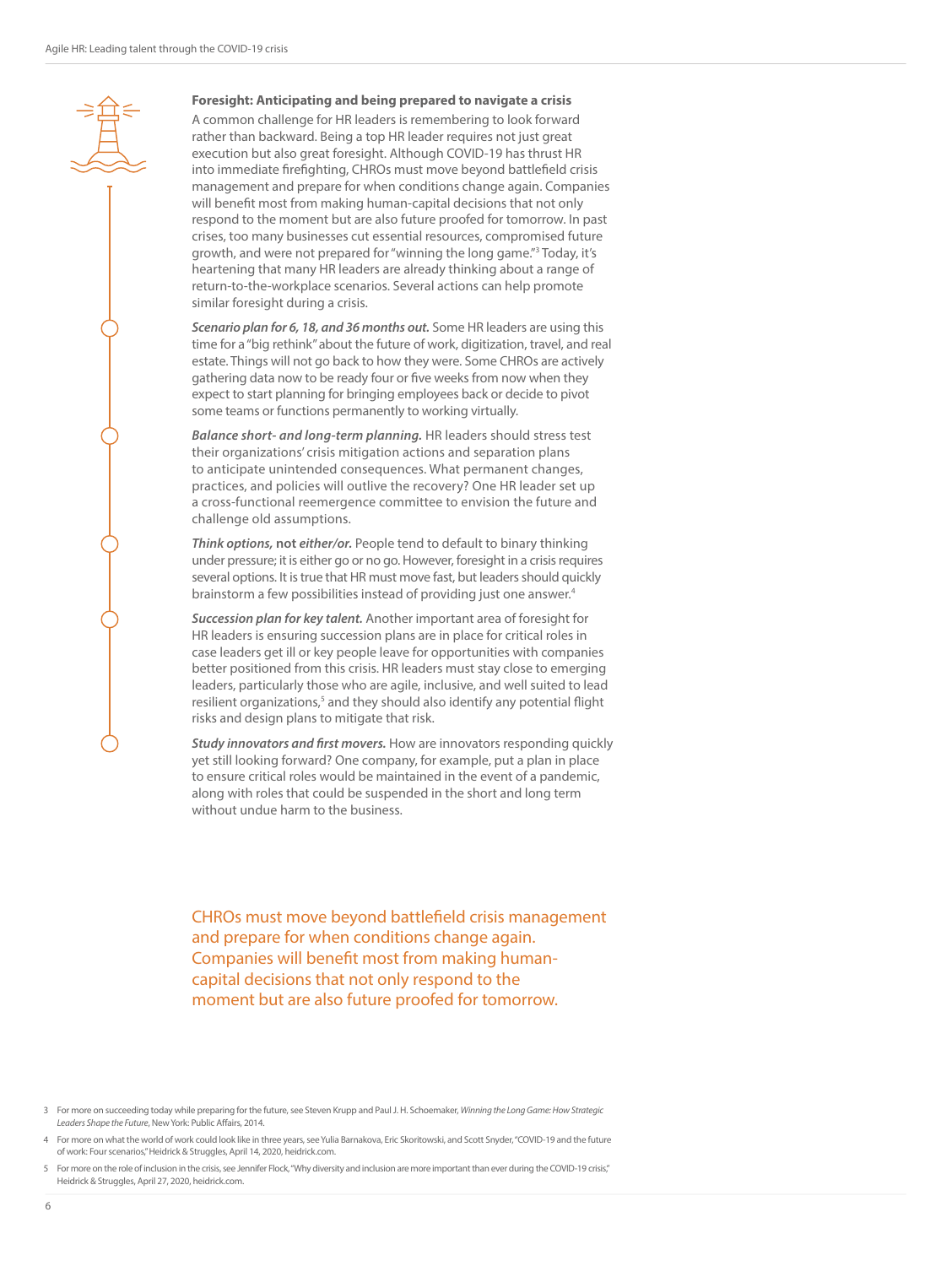### **HR crisis leadership for today and tomorrow**

In our roundtable discussions, we heard about the overwhelming demand on CHROs to tackle this once-in-a-generation catastrophe. HR is at the forefront of the crisis, and we are already seeing many remarkable examples of leadership agility. In this article, we have offered the best ideas we can provide to help all HR leaders navigate COVID-19 and prepare their organizations for a resilient future.

#### **About the authors**

#### **Lisa Baird**

is a partner in Heidrick & Struggles' New York office and leads the Human Resources Officers Practice.

**lbaird@heidrick.com**

**Amy Miller**  is a principal in the Philadelphia office and a member of Heidrick Consulting.

**amiller@heidrick.com**

#### **Steven Krupp**

is a senior partner in the Philadelphia office and a member of Heidrick Consulting and the CEO & Board Practice.

**skrupp@heidrick.com**

#### **Mark Zorbas**

is a principal in the Houston office and a member of Heidrick Consulting.

**mzorbas@heidrick.com**